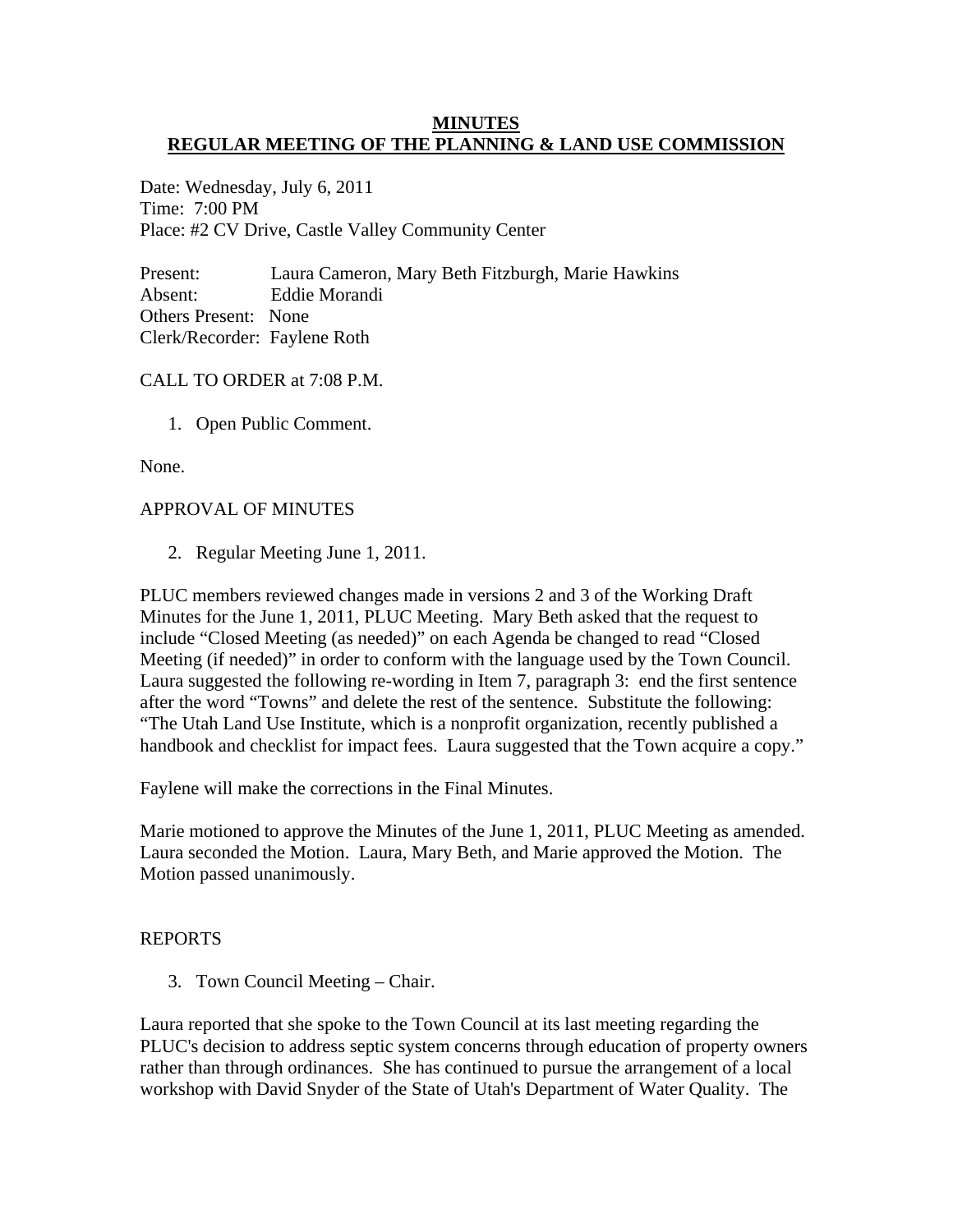Mayor suggested holding the workshop during the upcoming Gourd Festival. After discussion, Mary Beth suggested gathering sign-ups for the workshop at the Gourd Festival and scheduling it for a later date. PLUC members wanted to avoid offering a workshop if residents were not interested in attending. Laura has been unable to contact Jim Adamson, Utah State Health Inspector, but still plans to meet or talk with him.

According to Mary Beth, the Mayor had said that he is aware of organizations that provide grants for low-income homeowners to help them with expenses, such as pumping septic tanks at risk.

Mary Beth reported that the Town Council appointed Lynn Henry to finish the remainder of Valli Smouse's term on the Council. She also reviewed the Town Council discussion regarding dissolution of the Property Owners Association and the question of whether Town Ordinances supersede POA Covenants. According to the Mayor, the Town's attorney stated that the ordinances do supersede the covenants. However, after the Meeting, Jack Campbell, POA Director, told her that he did not agree with that assessment.

4. Building Permit Agent.

Faylene approved one electrical permit for a solar installation.

5. Procedural Matters.

Mary Beth reported that she may be out of town during the August PLUC Meeting. She asked if Marie or Laura would chair the meeting. Marie offered to do so if she is able. Arrangements will be made before the August Meeting.

# NEW BUSINESS

None.

# OLD BUSINESS

6. Discussion and possible action re: assessing building permit fees (tabled).

Laura motioned to untable Item 6. Marie seconded the Motion. Laura, Mary Beth, and Marie approved the Motion. The Motion passed unanimously.

Mary Beth presented a proposal for raising building permit and related fees based on discussions at previous Meetings. Her proposal raises the building permit fee from \$40.00 to \$55.00 in order to cover the time required for drainage reviews. The building permit fee would include the electrical permit fee, unless an electrical permit was required in advance of the building permit. In that case, the electrical permit fee would be set at \$10.00 to cover the expense of issuing the permit, and the fee would not be deducted from the building permit fee when the building permit was issued. A lower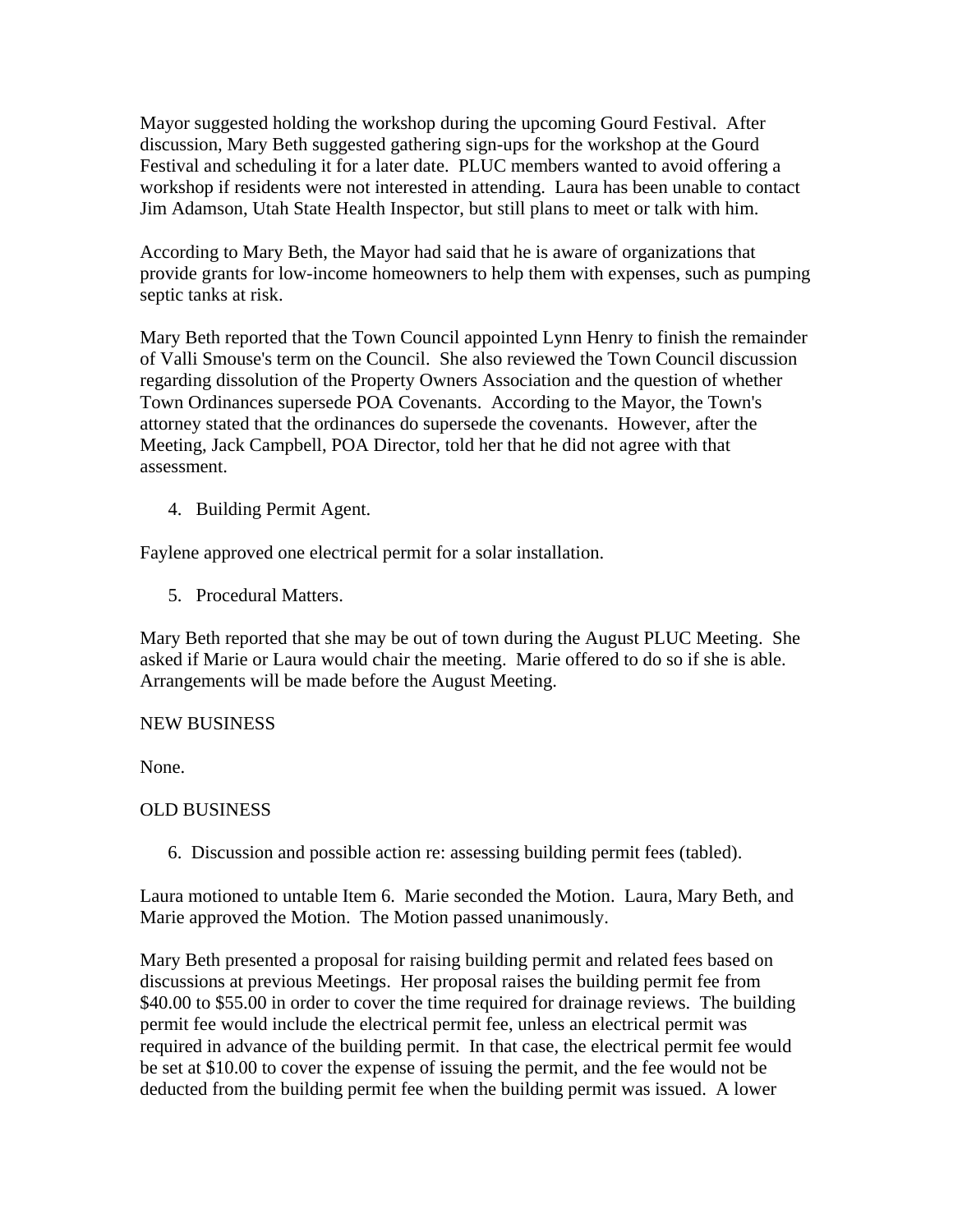building permit fee for simple structures was discussed. It was suggested that structures of 200 S.F. or less be charged \$30.00. The fees for septic permits and Certificates of Land Use Compliance (CLUC) were set at \$10.00. Faylene questioned whether Grand County charged for a CLUC. She will contact the Building Department before the August Meeting.

Mary Beth will re-write the fee sheet with suggested changes and present it at the next PLUC Meeting for further discussion.

Marie motioned to retable Item 6. Laura seconded the Motion. Laura, Mary Beth, and Marie approved the Motion. The Motion passed unanimously.

 7. Discussion and possible action re: regulations for solar panels, windmills and other alternative energy structures (tabled).

Laura motioned to untable Item #7. Marie seconded the Motion. Laura, Mary Beth, and Marie approved the Motion. The Motion passed unanimously.

Mary Beth had invited Rob Soldat to this Meeting to discuss issues related to solar power installations, but he did not show up. It was suggested that she meet with him by phone before the next Meeting. Brian Murray has also offered to consult with her by phone. She did talk with Bruce Keeler, who serves as the "Official Energy Information Officer" for Castle Valley.

According to Bruce, Rocky Mountain Power expects the cost of power to double over the next 10 years. He sees a lot of new alternative energy technologies on the horizon (solar windows, solar roofing material) that we cannot foresee and therefore cannot account for in any new regulations created at this time. They discussed the differences between tall, narrow panels and short, wide panels. Bruce also said that an average solar system for two people would range from 4-5 KW. This is what he has to power a 1200 S.F. home with a workshop, two refrigerators, swamp cooler, and irrigation system. He has three trees, and each tree (set of panels) is about 20 feet wide. Town ordinances should accommodate systems that do not tie into the grid. Systems that are off grid and require batteries, which are necessary in the Upper 80, may need to be bigger.

Members generated the following list of questions for further consultations with Bruce, Brian, and Rob.

- 1. how wide, how tall is a typical system
- 2. identify off-grid standards for upper 80
- 3. how to mitigate glare
- 4. what angles are required for each season and its effect on glare
- 5. how construction and trees affect solar access
- 6. explore standards for a conditional use permit
- 7. compare cost difference between building wider or taller
- 8. what about collective systems